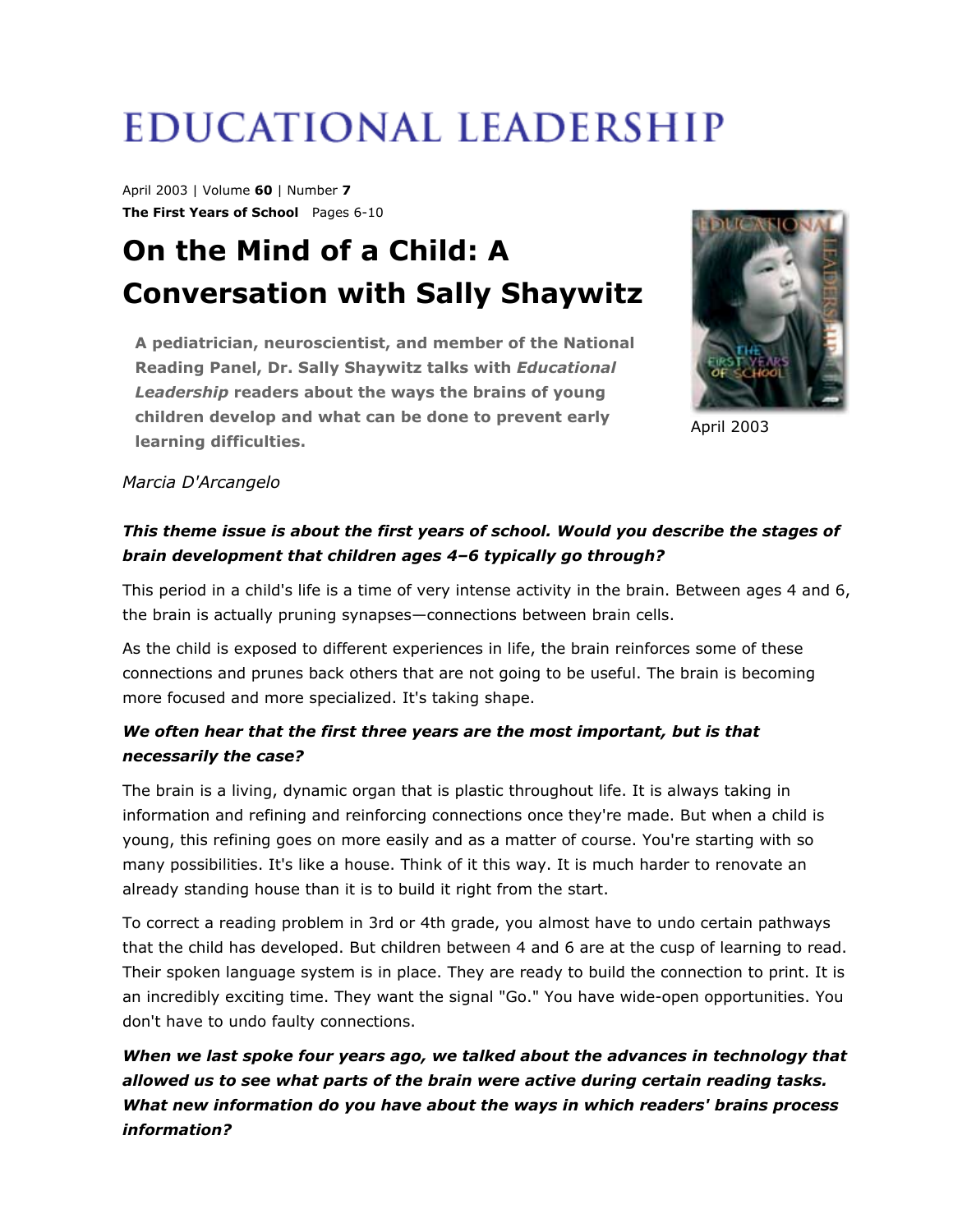There has been an explosion in new knowledge since then, particularly about what happens within the brain systems of people with dyslexia. In order to read, children and adults typically use three brain systems. The first area is in the front of the brain and is called the inferior frontal gyrus, or Broca's area, identified in the mid-19th century by neurologist Paul Broca. The other areas are in the back of the brain: the parieto-temporal region and the occipito-temporal region. These three areas are all on the left side of the brain, the region that is traditionally devoted to language.

Broca's area is responsible for the articulation of spoken language. The parieto-temporal region is involved in analyzing and sounding out the parts of words. And the occipito-temporal region, also called the visual word form area, is where all information relating to words and sound comes together so that the reader recognizes and reads the word instantly. These three regions are crucial in reading.

#### *What happens in the brains of children who have difficulties with reading?*

What we find is that there is a disruption in the systems in the back of the brain—the parietotemporal and the occipito-temporal areas. If we image the brain of someone—adult or child who is a good reader and we ask them to sound out an unfamiliar word, we see activation in the front of the brain and in the two regions in the back of the brain.

But if we ask children or adults who are struggling readers to sound out a word, we see significant underactivation of these areas in the back of the brain. When we first studied adults who hadn't learned to read, we wondered whether this pattern developed as a result of not having read for many years or whether the pattern was there from childhood. So we studied 70 children ages 7–18 who were struggling readers and compared their brain activation patterns with 74 children in the same age range who were good readers. We saw exactly the same disruption in the back of the brain that we saw in the adults. The disruption is there from childhood.

This is important because often when children are having trouble learning to read, adults tend to think that it is a developmental lag. These data show that children who have this brain disruption do not outgrow it. Thus, it is urgent that children with reading problems get help as soon as possible. The problem is not going to go away.

#### *What else have you discovered about how poor readers process print?*

We saw that these readers try to compensate for not activating systems on the back left side of the brain by activating systems in the front of the brain in both the right and the left inferior frontal gyrus.

This is often what a child is doing when he or she is subvocalizing. People will say, "Oh, that child is not a very good reader. Look, he's reading under his breath." Now we have neurobiological evidence that subvocalizing is the way the child is trying to compensate. It seems a very reasonable thing to do.

Because there is a disruption in the back of the brain, the child is using the systems in the front of the brain to try to read. These are the systems responsible for articulation and pronouncing letter sounds. So we think this is what these children are doing.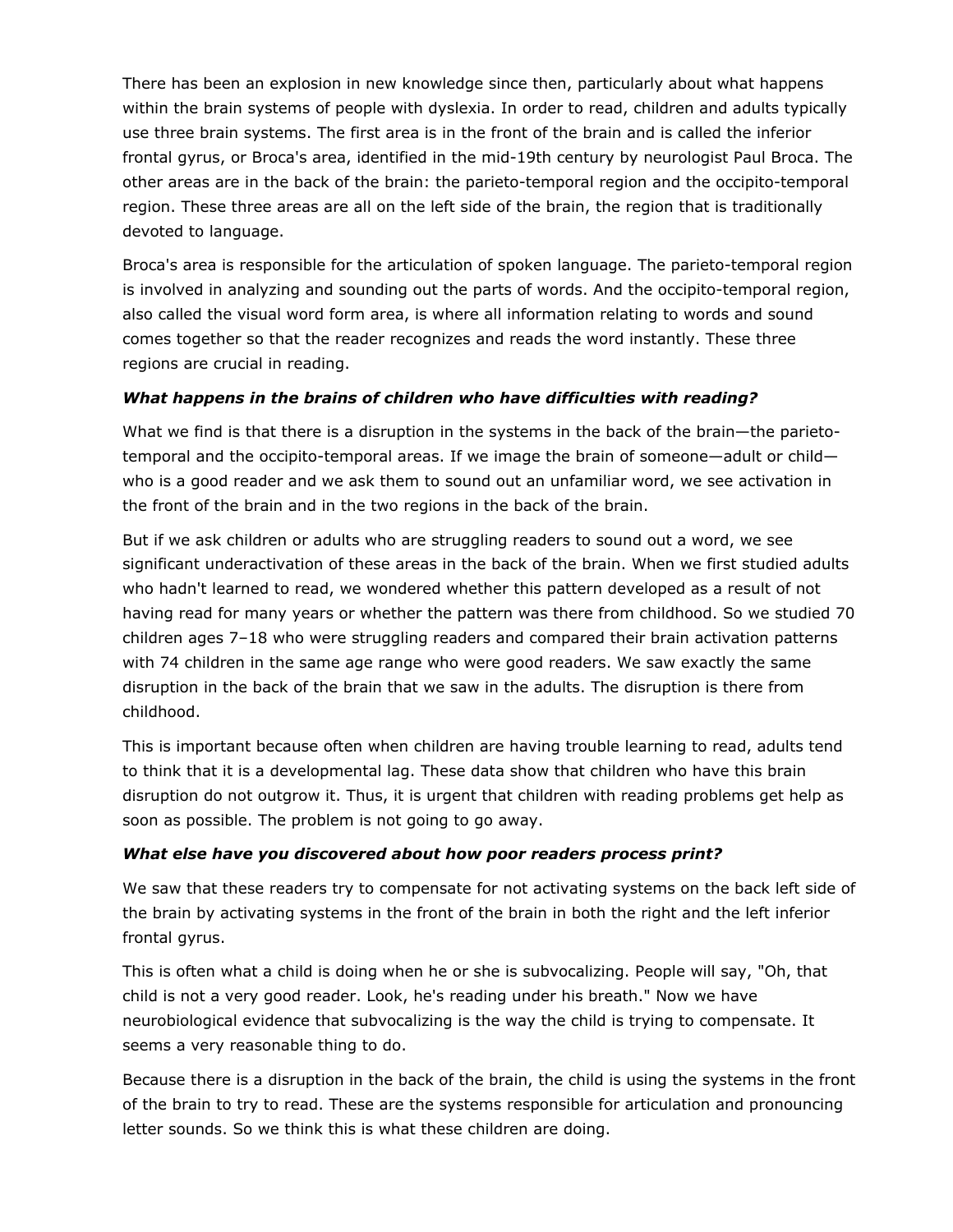#### *How else do struggling readers compensate?*

Researchers have discovered that the visual word form area in the back of the left side of the brain is very important for skilled reading, for fluency. This area allows a child or an adult to just look at a word and instantly know it without devoting any attention to it.

We know that poor readers use compensatory pathways in the front of both sides of the brain and also in the back of the *right* side of the brain. This allows them to read slowly but not automatically. They read with great effort. The beauty of skilled, fluent reading is that it's automatic. So the goal is to become an automatic reader.

#### *How can teachers help children become automatic readers?*

The goal of preschool, kindergarten, and 1st grade is to provide the experiences and the substrate that will lead to automatic reading on a behavioral level, and on a neurobiological level, to begin to build the neural systems that are responsible for fluent reading.

In learning to read, children learn how to make connections over a period of time. First they learn the letters of the alphabet, then the sounds that the letters represent, then, progressively, as they see words in print, they start to build a neural model of that word.

As children learn to read, they may start to represent the word *beak* by the first letter. They can convert the printed letter *b* into the */b/* sound. Then they convert the final letter, the *k*, into the */k/* sound. It's more difficult for children to figure out what to do with the vowels, the inside letters and sounds. But as they learn to read, they clarify their internal representation, or neural model. After they've read the word correctly a number of times, their neural model is an exact replica of the printed word. It reflects the way the word is pronounced, the way it's spelled, and what it means. In the exact neural model, all these features are bonded together. That word is represented in the word form area, and its recognition becomes instant, automatic. That's wonderful because it frees readers to use all their attentional resources to comprehend and think about what they are reading.

#### *How does this process differ in children with reading problems?*

Children with reading problems never have the experience and practice of reading the word correctly enough times to build an exact neural model. So their neural models are a little off. They don't form permanent neural models in the word form areas, so the children don't read automatically. They are not skilled readers. Although their accuracy may improve, reading remains effortful; they continue to have to work very hard at reading.

#### *What does it mean to be a skilled reader?*

It means that the child can read fluently. When a child sees the word, he or she can read it accurately, rapidly, with good intonation, and with understanding. We have to develop fluency word by word. It's not a stage. Children crawl, then they walk. But for reading words, it's word by word. It is really important to help the child build these exact neural models of each word and word family. Fluency is the goal.

#### *What kind of reading practices do you recommend for building fluency?*

The foundation begins when children are very young—talking to them, getting them to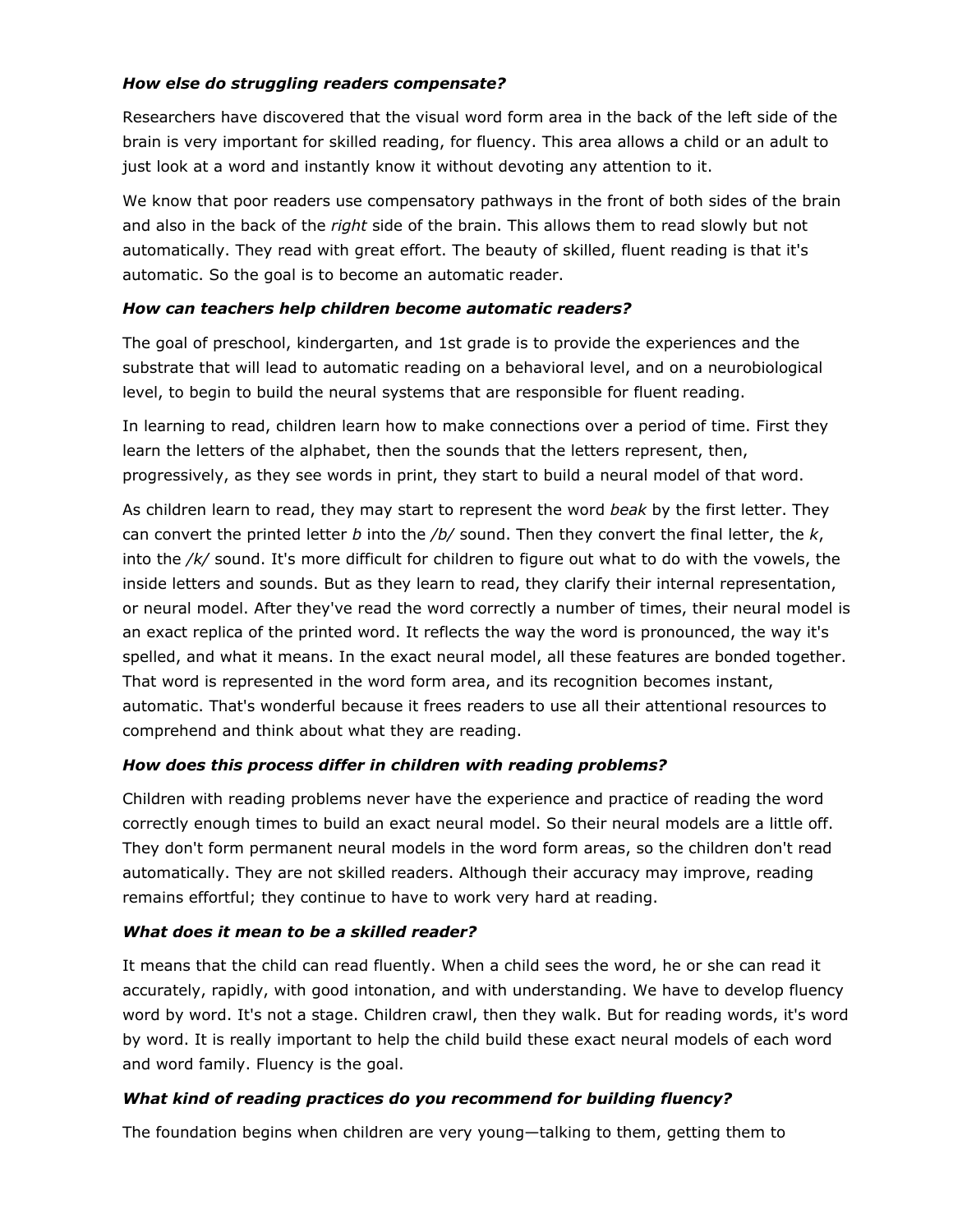appreciate the sounds of language. In the early preschool phase, it's important to have fun with language and draw a child's attention to rhyme and alliteration, for example, "The pretty pink pig picked petunias."

The National Reading Panel, of which I was a member, found that programs that emphasize repeated oral reading with feedback and guidance build fluency. One of the most important things that teachers and parents can do with young children and adolescents is listen to them read out loud. Children build the neural model by correctly reading the word over and over again. So repeated oral reading with feedback and kind correction helps students connect how the word is spelled, how it's pronounced, and what it means.

Understanding the letter-sound relationship is the foundational skill—drawing a child's attention to the sounds of spoken language. That ability, known as phonemic awareness, and a knowledge of letter names and sounds, are the earliest predictors of later reading ability.

For children with reading problems, a word is almost like a big blur. They have trouble pulling apart the individual sounds in the spoken word. They have to have the individual spoken sounds in order to attach the letters.

#### *What is your opinion of the practice of sustained silent reading?*

Clearly, there is a correlation between reading more and being a better reader—better readers read more—but correlations do not imply causation. At this point, we don't have the evidence that there's a cause and effect—that the more you read, the better a reader you *will become*. According to the National Reading Panel, "there is not adequate evidence to sustain the belief that increases in reading practice will be translated into better fluency and higher reading achievement." If you send children who aren't good readers off to read by themselves, they may be daydreaming or reading words incorrectly. You want to encourage children to read, but you want to make sure that children have a specific time set aside when they are reading aloud and are receiving constructive feedback.

#### *Does your research indicate how prevalent reading problems are?*

The data show that about 60 to 70 percent of children have an easy time learning to read. That sounds terrific. On the other hand, 30 to 40 percent is a very large number of children. Onethird to 40 percent of each class is going to need special help. The National Reading Panel reviewed studies of different approaches to teaching reading. We found that teaching phonemic awareness is extremely helpful, particularly to younger children. But it helps all children. Teaching phonemic awareness and letter-sound relationships helps build the neural systems for reading. Of course, we have to find pleasurable and enjoyable ways to teach.

Phonics is all about building connections between the sounds of spoken language and the letters of printed language. But the crucial thing is that phonics has to be taught systematically. Because English is a very complicated language system, you want to gradually progress from the easiest to the more complex letter-sound relationships. You also want to make sure you cover all of them. By teaching these relationships systematically and explicitly, children will learn them. Certainly, if the relationships are presented haphazardly, 30 to 40 percent of children are not going to learn them by osmosis.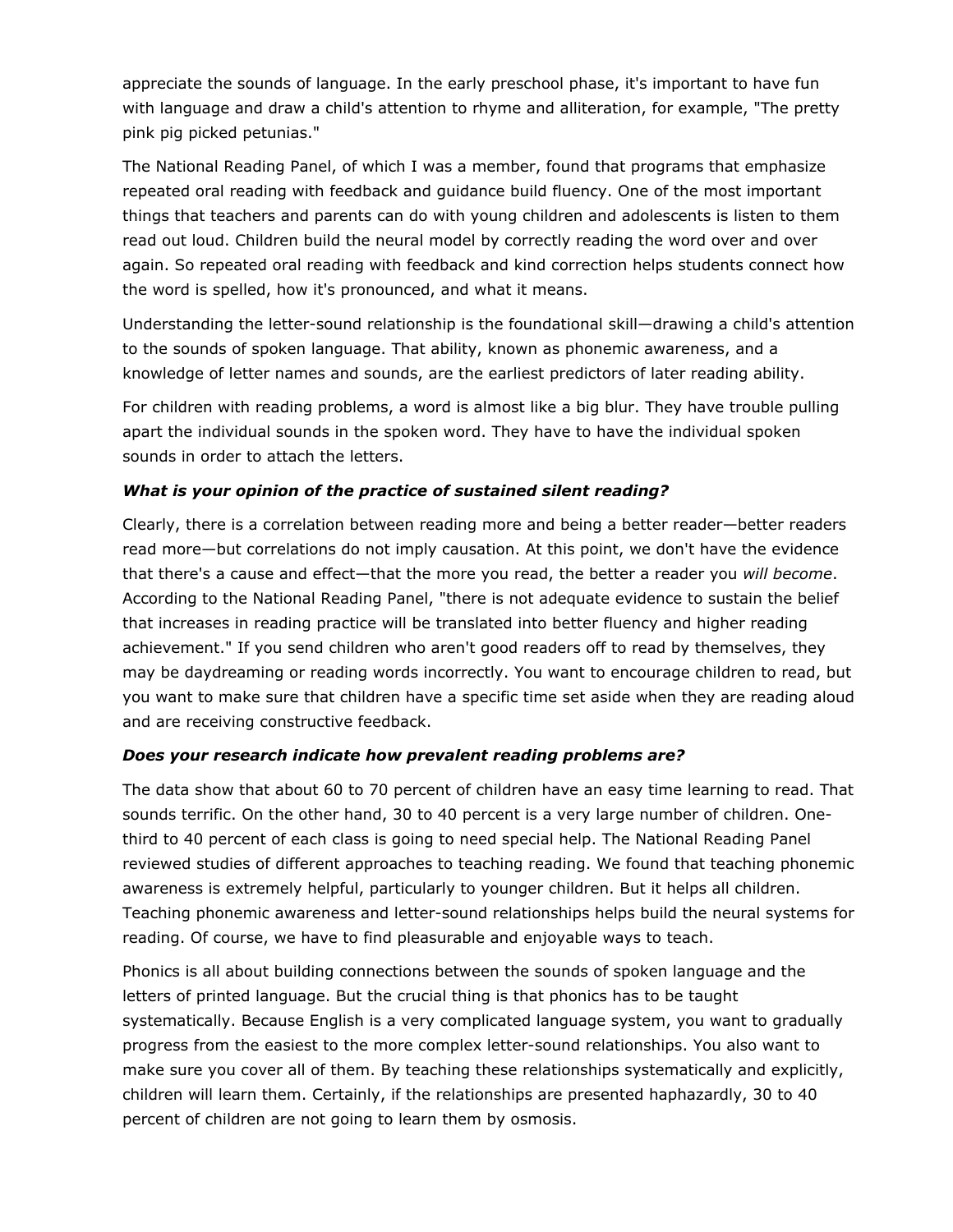# *Can functional Magnetic Resonance Imaging (fMRI) technology help identify children with potential reading difficulty?*

Yes, but it isn't necessary. We have learned so much about how children learn to read and how to screen for and overcome dyslexia.

#### *Why isn't it necessary to image children to get a diagnosis?*

We have many clues to dyslexia, for identifying the child as at risk for reading difficulties. Is there a family history of reading difficulty? This is very important. Listen to children's early language. Are they somewhat delayed in their speaking? Do they have trouble appreciating rhymes? Do they sometimes have difficulty with getting the sounds of words out? Or do they sometimes have phonologic confusions when they speak—for example, confusing words that sound alike, such as *cheer* and *clear?* Do they then have trouble learning the names of letters and the sounds of those letters?

If we look at the history and observe a child, it's possible with a high degree of certainty to identify children early on, even before they begin to read. So my answer is that it is unnecessary to go through the expense of imaging children. Imaging is a wonderful technology, but it still hasn't been refined enough to be as accurate for an individual child as it is for a group.

#### *Is the term dyslexia synonymous with reading difficulty?*

*Dyslexia* is a term that's been used for more than 100 years. We define it as difficulty in learning to read for children and adults who have the intelligence and motivation to be able to read and who have been exposed to good reading instruction. Reading is something you need to be taught.

We did a study to classify reading problems and found that 88 percent of the children with reading problems had phonologic difficulties. That's a pretty high percentage: almost nine out of ten.

#### *What is happening in the brains of people with dyslexia?*

I conceptualize it like this. If you think of a language module as being a series of component parts, or a hierarchy, the lowest level is the module that has to do with phonology, or the sounds of language. At higher levels are components that have to do with vocabulary, syntax, reasoning, and discourse.

In dyslexia, you have a weakness, a deficit, in getting to the sounds of language. But these other components are intact and may even be functioning at a very high level. So you have an unexpected difficulty in reading. That's always been the hallmark of dyslexia. It's unexpected; people seem to have all the cognitive equipment they need to read, yet reading is difficult.

#### *Do you have any new information about gender differences in learning to read?*

All boys and girls can learn to read. Girls, however, are often underidentified. They can struggle as much as boys with learning to read but may be less likely to be noticed by their teacher.

#### *Is there any justification for delaying school for children with late birthdays?*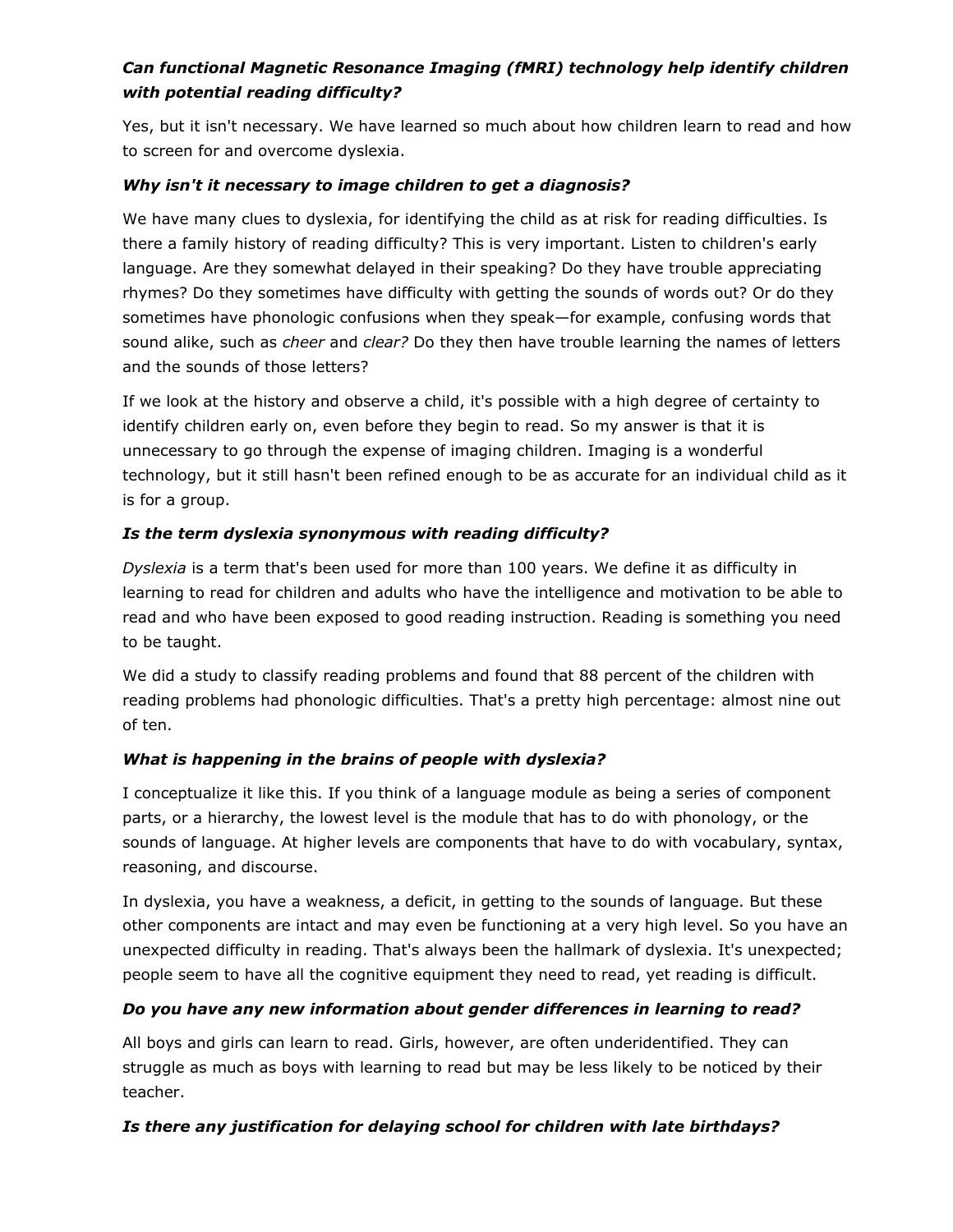No. The evidence is quite the contrary. Children ought to be given the help they need or they are going to fall farther behind. There is growing evidence that children learn to read in school. So you don't want to deprive children of that experience. You want to give them an experience that will help build their reading system and be sensitive to their needs as a young child. And that can be done. We must intervene early to help ensure that a child will become a fluent reader. What nature hasn't built, schools can help to build. The whole idea is to build the systems and the right connections, so you won't have to repair faulty connections. Do it early and do it right!

# *The "No Child Left Behind" legislation says that every child should be able to read by the end of 3rd grade. Do you think that is realistic?*

Every single child? Probably not, but I think we can come pretty close to it. We have learned so much about teaching reading on a theoretical and practical level. Studies show that if a skilled teacher uses an evidence-based reading program with the right intensity for sufficient duration, all but a very few children will learn how to read.

# *Your work now focuses on the physiology of brain function related to reading, but you started out as a pediatrician. How did you come to focus your work on reading?*

I learned as a pediatrician that the issue cutting across age, background, and gender that concerned most parents was how their child was doing in school. There were parents who cried during a visit when they said, "I'm worried about his asthma, but, Doctor, the real problem is he's not reading," or "The teacher sent home a note; what should I do?" That's when I began to focus on learning, and, particularly, reading. When we physicians go through medical training, it is exciting to learn about complicated cardiac problems, or anemia, or renal problems. Those are very high-intensity, acute problems. Fortunately, most children do not have these problems.

But all children go to school. I thought that if I was going to be a pediatrician and care about the overall development of children and guide them to happy futures as adults, it was imperative that I learn something about learning and about reading.

#### *It sounds as if you have spent a lot of time in classrooms?*

When my children were very young, I didn't work. I took off eight years from the time my youngest two children were born until they were in 1st grade. I volunteered at our local school in a consultant capacity. I was wise enough to know what I didn't know.

And what I didn't know was what happens in a classroom. I spent hours talking to teachers and getting to know them and developing an enormous appreciation for what it is to teach. It's so complicated and so demanding. You have all these eager faces looking at you. And you have to provide the answers.

Sometimes, you have to be firm and sometimes gentle. It's a nonstop day, with all kinds of frustrations and joys. My children's elementary school made me an honorary teacher because I spent so much time there. I went to parent-teacher meetings, sports events, everything. I spent time with the principals, the teachers, the aides, and the children. It gave me a wonderful perspective about teaching.